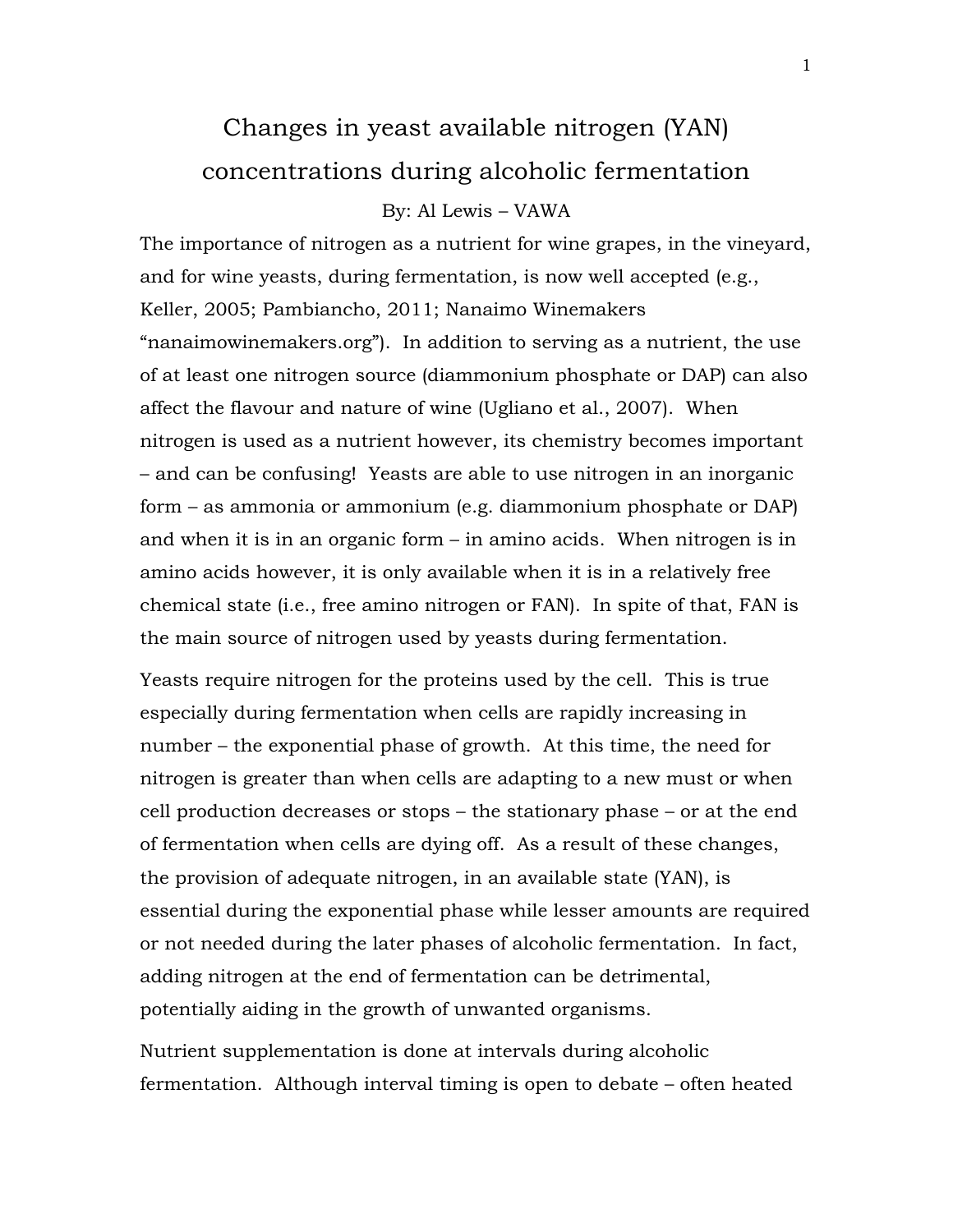debate – there are very good discussions of nitrogen usage and when to supplement in Leonardelli (2014). Timing can be critical – periodic supplementation may be a feast to famine situation – lots of nitrogen for a short time and then nothing – starvation. It is also important to consider the type of nutrient supplement to use. One needs to look beyond nutrient trade names – find out what is in the nutrient and why it is present. Keep in mind that nutrients are for yeasts – do they need just nitrogen (e.g., DAP) or do they need a range of minerals and vitamins as well as nitrogen (e.g., Fermaid-K<sup>1</sup>)? The question that is being addressed in this document is what changes occur in the concentration of YAN during alcoholic fermentation? Information from the study will hopefully help in our understanding of YAN usage by yeasts during alcoholic fermentation.

Measurements of YAN concentrations were made almost daily during the alcoholic fermentation of a cabernet sauvignon must and two syrah musts. Data for degrees brix and YAN are compared for all three musts with greater details provided for the cabernet sauvignon must which started with a much higher YAN concentration and one syrah must which had a very low initial YAN concentration. YAN levels were measured with a formol titration technique that is specific for free amino nitrogen levels but also provides an estimate of the nitrogen available as ammonia. Even though the technique does not provide a complete analysis of YAN it does provide an estimate that can be used to trace changes that occur during alcoholic fermentation.

Each of the three musts was prepared from 500 pounds of Washington State grapes harvested in the Fall of 2014. Fermentation of each must was in a 50-gallon plastic drum. Potential overfill, anticipated for must

<sup>&</sup>lt;sup>1</sup> Scott Laboratories Fermaid<sup>®</sup> K is a blended complex yeast nutrient that includes nitrogen as well as essential organic and inorganic agents.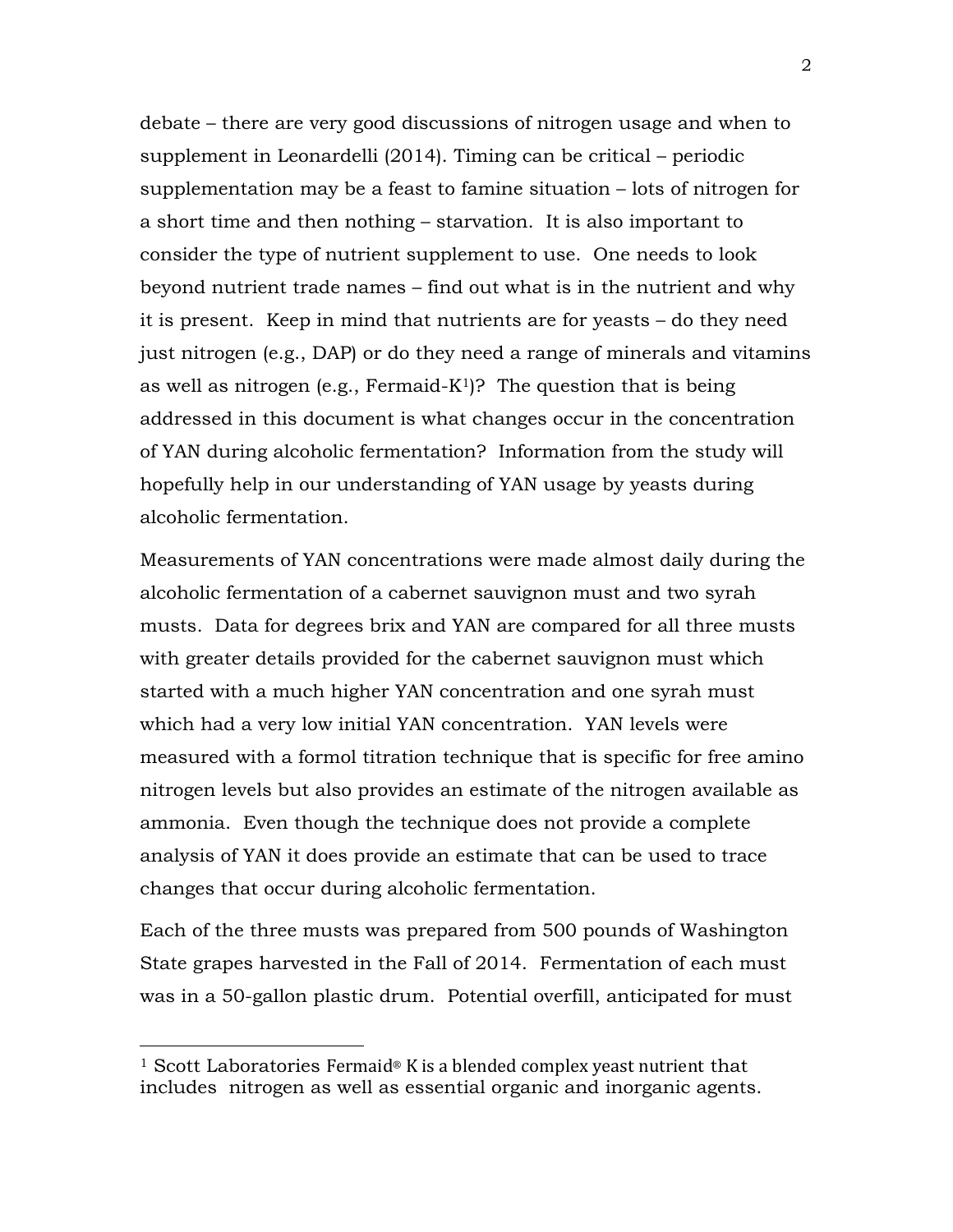expansion during peak fermentation, was placed in a 20L plastic bucket and partially exchanged with the drum daily. Syrah grapes from the first vineyard were picked on September 18, 2014, and then shipped to New Westminster where crushing and destemming occurred on September 20. Syrah grapes from the second vineyard were picked on September 29, crushed and destemmed on September 30, at the vineyard, then refrigerated in the 50-gallon fermentation drum until shipment to Burnaby, British Columbia for pickup on October 2. Cabernet Sauvignon grapes from the second vineyard were picked on October 21, crushed and destemmed on October 22, at the vineyard, then refrigerated in the 50-gallon fermentation drum until shipment to Burnaby, British Columbia for pickup on October 24.

Musts were treated with potassium metabisulfite and lysozyme shortly after pickup. Scottzyme Color Pro2 and Lallzyme-EX3 were added and pH adjustments were made with tartaric acid before inoculation, to bring the pH in each must to between 3.6 and 3.74. Must samples drawn for specific gravity measurements, and degrees brix calculations, were through a fine metal screen, which means the degrees brix values were slightly higher than if the must samples had been filtered or centrifuged. Portions of the same samples were allowed to settle or were filtered for pH and YAN measurements. Nutrient supplementation was with GoFerm5 (added during yeast rehydration), DAP and Fermaid-K. (A small

<sup>3</sup> Lallzyme EX is a blend of pectinase and hemicellulase specially formulated to improve color stability and enhance mouthfeel in red wines. <sup>4</sup> The choice to reduce pH to between 3.6 and 3.7 was to minimize the amount of potassium metabisulfite necessary to achieve an 0.8 molecular  $SO<sub>2</sub>$  level after alcoholic fermentation; pH adjustment should be done prior to yeast inoculation.<br><sup>5</sup> Scott Laboratories Go-Ferm® is a natural yeast rehydration nutrient

<sup>2</sup> Scottzyme® Color Pro is a specialty pectinase with pro-tease sideactivities.

containing a balance of micronutrients.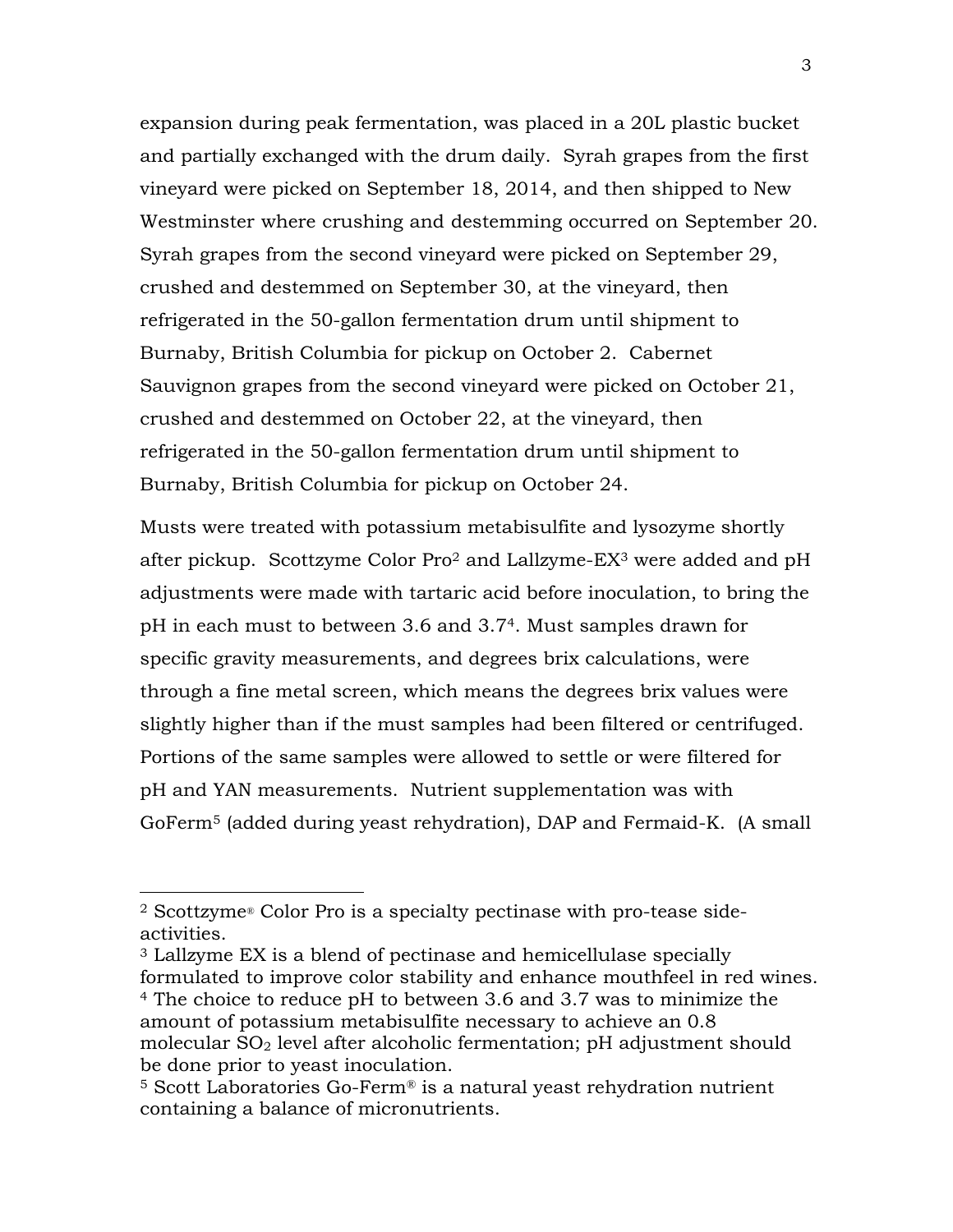amount of yeast energizer and two small amounts of Bi-Activ6 were used with the #1 syrah.) Both degrees brix and YAN concentrations were used to indicate times for supplementation and choice of nutrient types, and levels, for supplementation. 50 grams of Lalvin ICV D-21 yeast was used for each of the three musts. Analysis of YAN followed the techniques in http://www.moundtop.com (Schreiber, MoundTop Microvinification) using a Hanna Instruments HI 2210-1 benchtop pH meter. (The formol titration technique is a modification of the technique in Zoecklein et al. (1995) and Gump et al (2000).) Analysis duplication was not possible so technique error is unknown; the moundtop description does provide a means of checking techniques using a known sample – which was used to insure the accuracy of the technique was with 10% of the predicted value. Values of initial specific gravity, degrees brix, pH, and initial YAN level are provided in table 1. Changes that occurred during alcoholic fermentation, and levels and nature of added nutrients, are shown in figures 1-5.

The three musts provided a wide range of initial YAN levels, from 70 mg/L for the #1must (syrah) to over 300 for the #3 must (cabernet sauvignon). As shown in figure 1, the rapid drop in degrees brix after inoculation for all three musts, followed the characteristic inverted Sshaped curve for alcoholic fermentation. In contrast, the decrease in YAN after inoculation was abrupt (figure 2), more evident in the cabernet sauvignon (#3), where initial YAN concentration was high, but also evidenced in the two syrah musts (#s 1 & 2) by the decrease after inoculation in the #2 must and the decrease after addition of GoFerm in the #1 must. Especially with the #1 must, the available nitrogen, as well as other nutrients in the GoFerm used in yeast rehydration, may have been important during yeast acclimation and the beginning of active

 <sup>6</sup> Laffort Bi-Activ is a specific formulation based on yeast cellular envelopes (yeast hulls).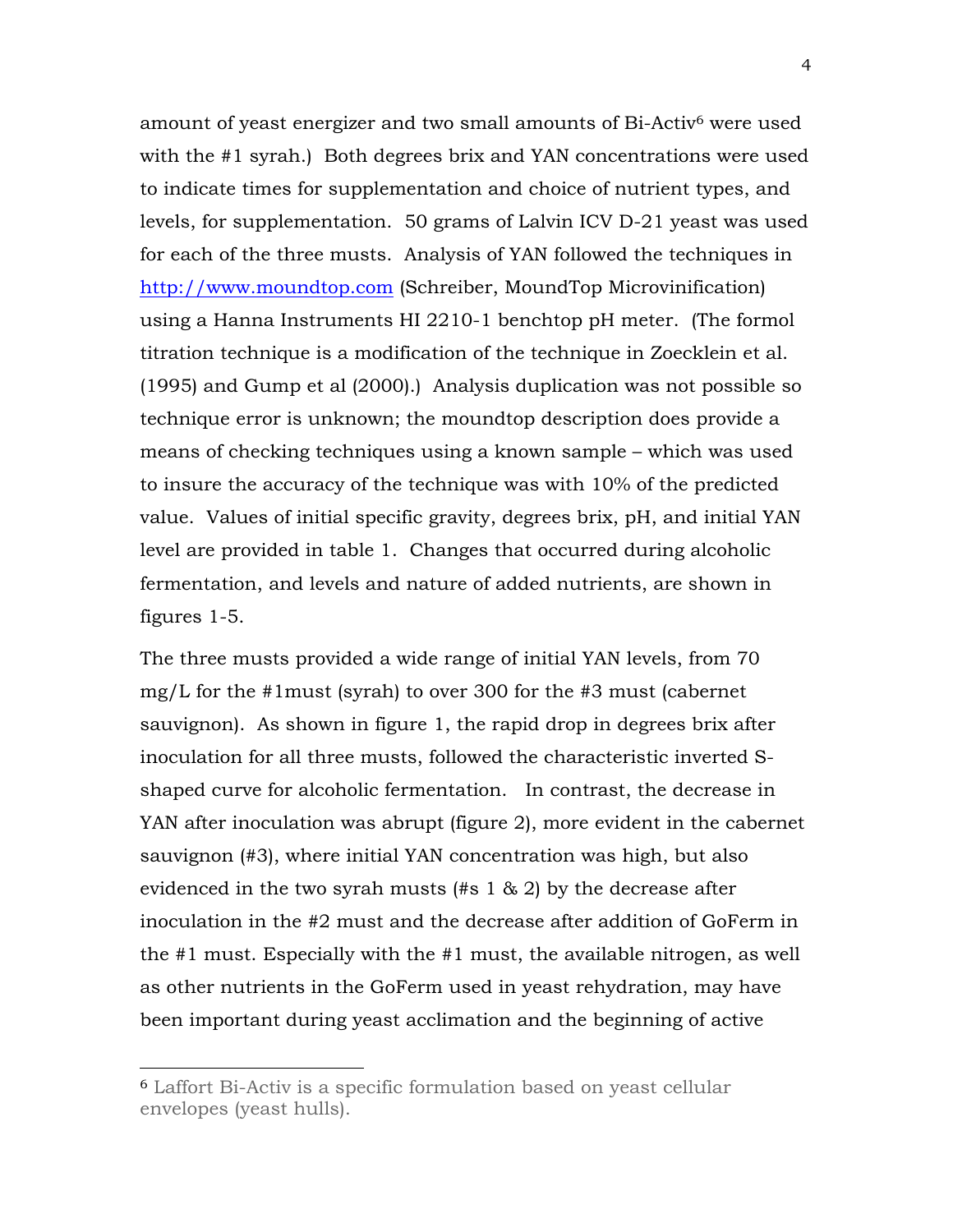### fermentation.

When comparing the changes in degrees brix and YAN in the cabernet sauvignon must (#3, figure 3), it is apparent that even with the high initial YAN, nitrogen supplementation needed to be considered early; waiting for a 10% drop in brix before supplementation may have lead to unwanted fermentation problems. One obviously needs to consider the unique needs of each type of yeast as well as the must YAN value; in addition to nitrogen rich nutrients like DAP, complex nutrients like Fermaid-K provide the range of organic and inorganic agents that with nitrogen, will enable normal alcoholic fermentation.

When comparing total amounts of  $YAN - \text{initial plus added (figures 4 & 5)}$ – keep in mind that even with the high amounts of YAN added to the #1 must, the low daily YAN values (figure 2) suggest a need rather than an excess. Although total amounts of supplemented YAN were quite different, the ratio of DAP to GoFerm was similar in both the  $\#1$  (DAP = 58%) and #3 (DAP = 62%) musts. In considering these values now, it would probably have been better to have a higher ratio of DAP in the #1 must due to the very low initial YAN value. This is a strong indication that designing a supplementation pattern really needs both the benefit of experience and measurement as well as more than a little luck!

Since measurement of YAN is demanding and the formol titration technique can be dangerous, measurement is not something to be done by every wine maker. At present, there is no BRIX:YAN algorithm that can provide what is needed although there is information on nitrogen demands of yeast strains during fermentation (e.g., Manginot et al., 1998). It is important to realize that measuring YAN before the start of fermentation does not indicate how much the yeasts will need; it only provides an indication of how much available nitrogen is present. The one thing that has become obvious from the present study is that supplementation – especially slight supplementation with DAP – should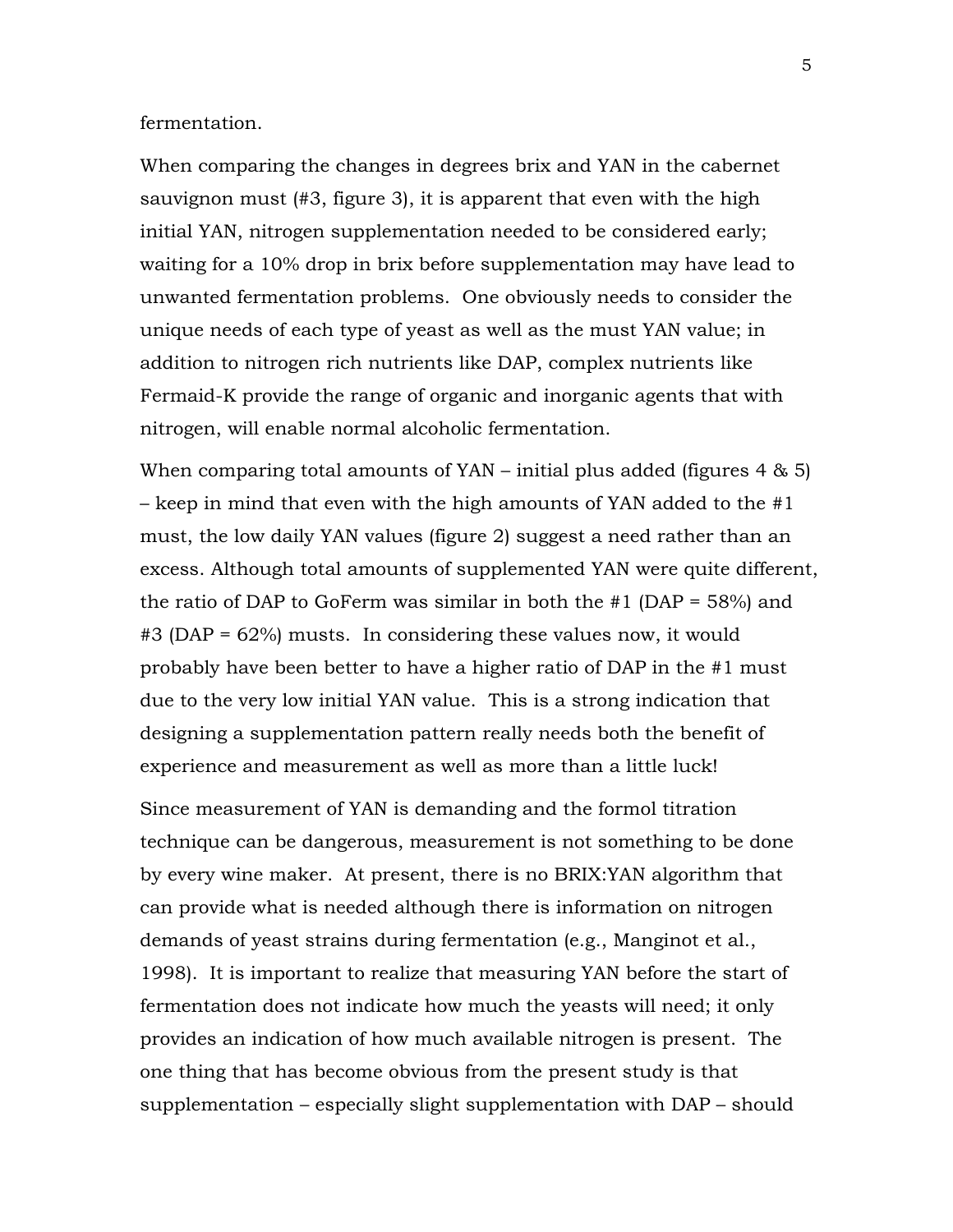be considered very early in alcoholic fermentation. In providing supplementation through the entire period of alcoholic fermentation however, it is essential to provide the broad range of nutrients, minerals and vitamins that are necessary for the normal growth of yeast cells.

#### Acknowledgements:

John McMaster, Clem Joyce, and Eric Urquhart reviewed the initial manuscript. Their efforts and comments were beneficial and are very much appreciated. The author is, however, solely responsible for all errors and omissions.

#### References:

- Gump B.H., Zoecklein B.W., Fugelsang K.C. (2000): Prediction of prefermentation nutritional status of grape juice – The formol method. In: Spencer J.F.T., Ragout de Spencer A.L. (eds): Food Microbiology Protocols. Vol. 14, Humana Press, Inc., Totowa: 283– 296.
- Keller, M., 205. Nitrogen Friend or foe of wine quality? Practical Winery & Vineyard Magazine, **Sept/Oct 2005**.
- Leonardelli, M.J., 2014. Why, when, and how to measure YAN. Enology News and Notes, Fall/Winter 2013-2014. The Grape & Wine Institute at the University of Missouri (gwi.missouri.edu)
- Manginot,C., Roustan, J.L. & J.M. Sablayrolles, Nitrogen demand of different yeast strains during alcoholic fermentation. Importance of the stationary phase. Enzyme and Microbial Technology, **23**: 511-517.
- MoundTop Microvinification. Estimation of yeast assimilable nitrogen using the formol titration technique. Version 1.2 – December 7, 2012. http://www.moundtop.com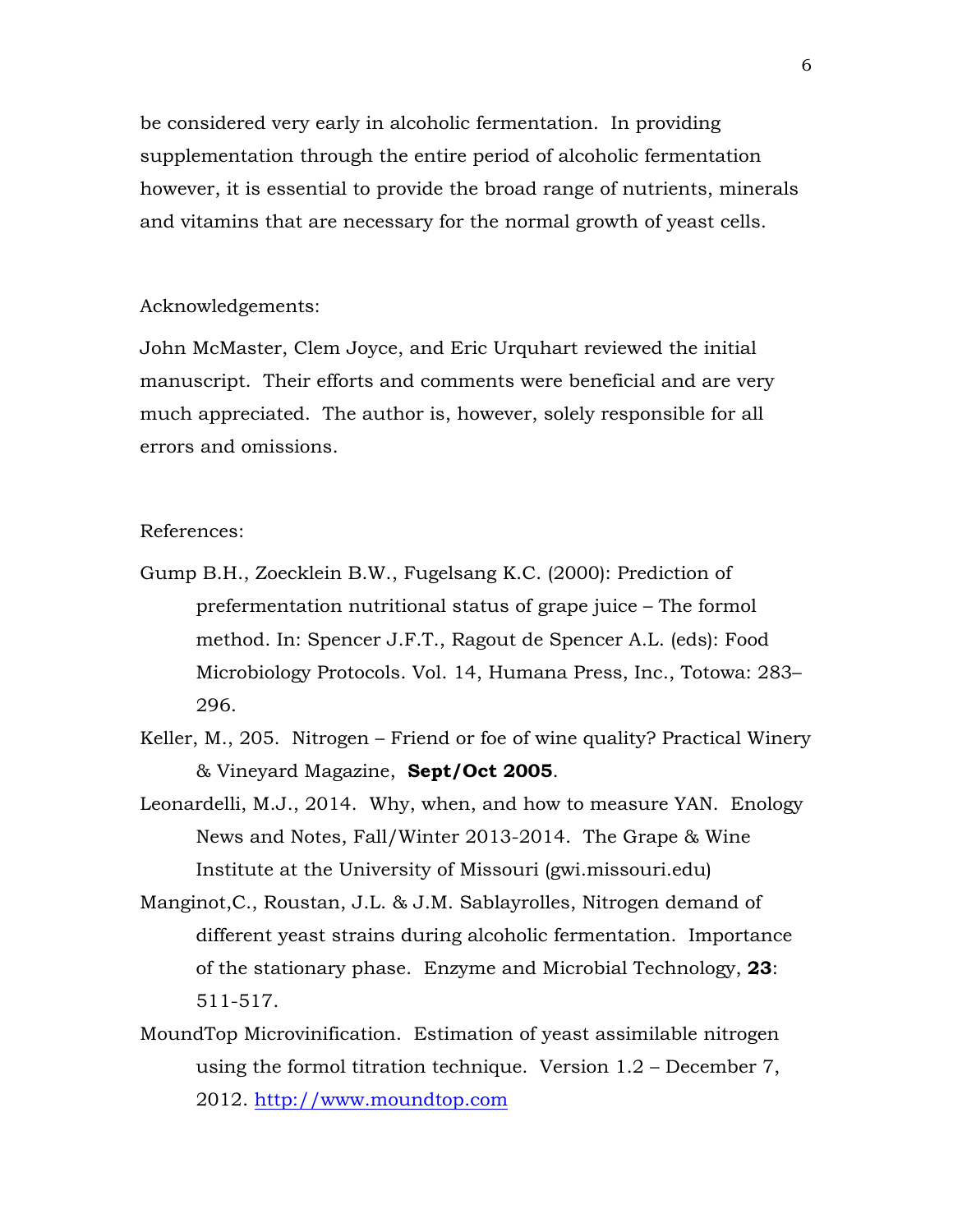Nanaimo Winemakers "nanaimowinemakers.org"

Pambianchi, D., 2011. Understanding Yeasts. WineMaker Magazine, **Aug/Sept 2011**

- Ugliano, M, Henschke, P.A., Herderich, M.J., & I.S. Pretorius, 2007. Nitrogen management is critical for wine flavour and style. Wine Industry Journal, **22**: 24-30.
- Zoecklein, B.W., Fugelsang, K.C., Gump, B.H. and Nury, F.S. 1995. *Wine Analysis and Production.* Chapman & Hall. Thomson Publishing.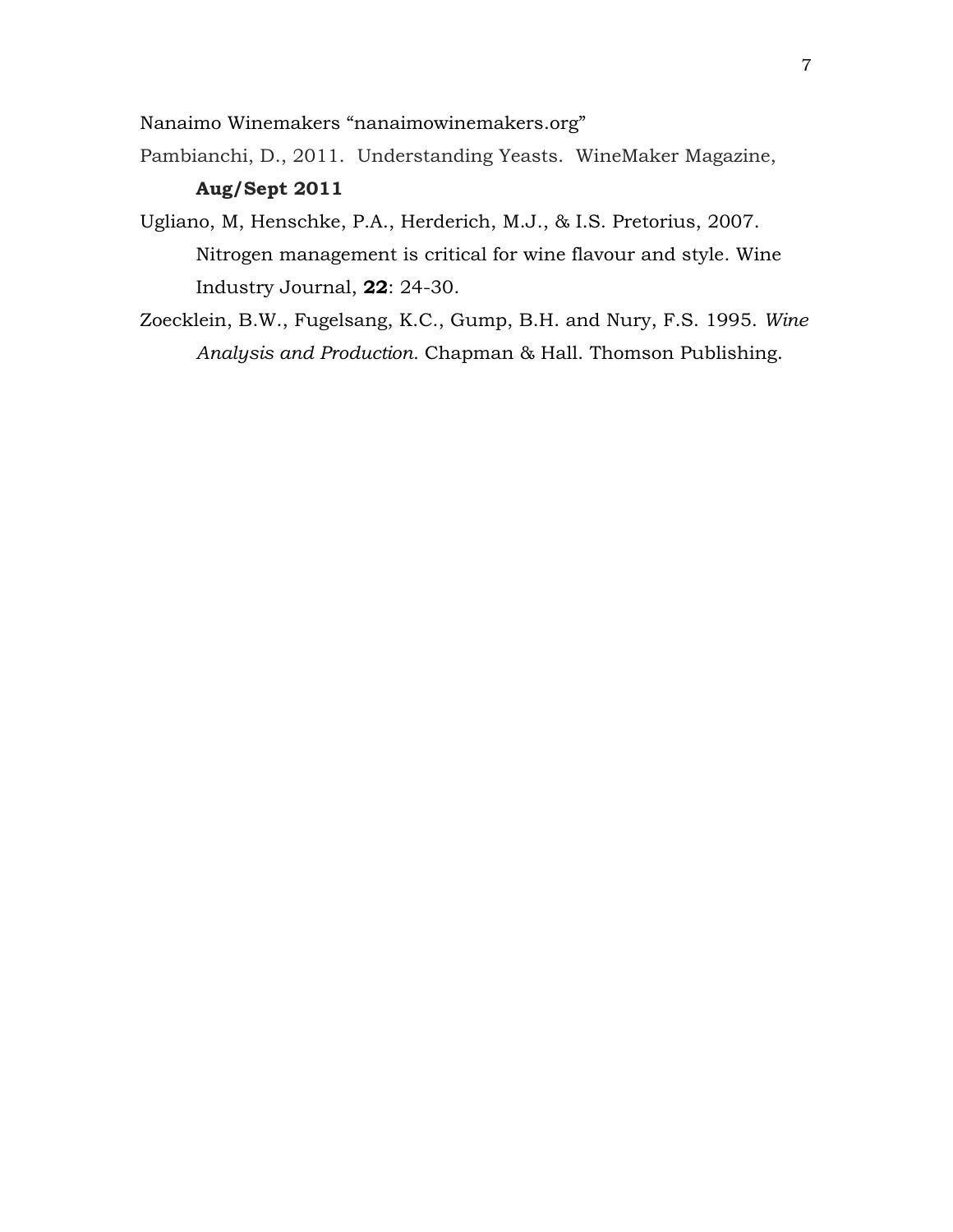| Table 1. Grape must details     |               |       |                                    |                                         |
|---------------------------------|---------------|-------|------------------------------------|-----------------------------------------|
| Grape                           | Initial<br>pH | pH at | Brix at<br>inoculation inoculation | YAN $(mg/L)$<br>prior to<br>inoculation |
| $#1$ - Syrah                    | 3.94          | 3.59  | 26.10                              | 70                                      |
| $#2$ - Syrah                    | 4.01          | 3.73  | 26.70                              | 131                                     |
| $#3 -$<br>Cabernet<br>Sauvignon | 3.83          | 3.61  | 26.30                              | 350                                     |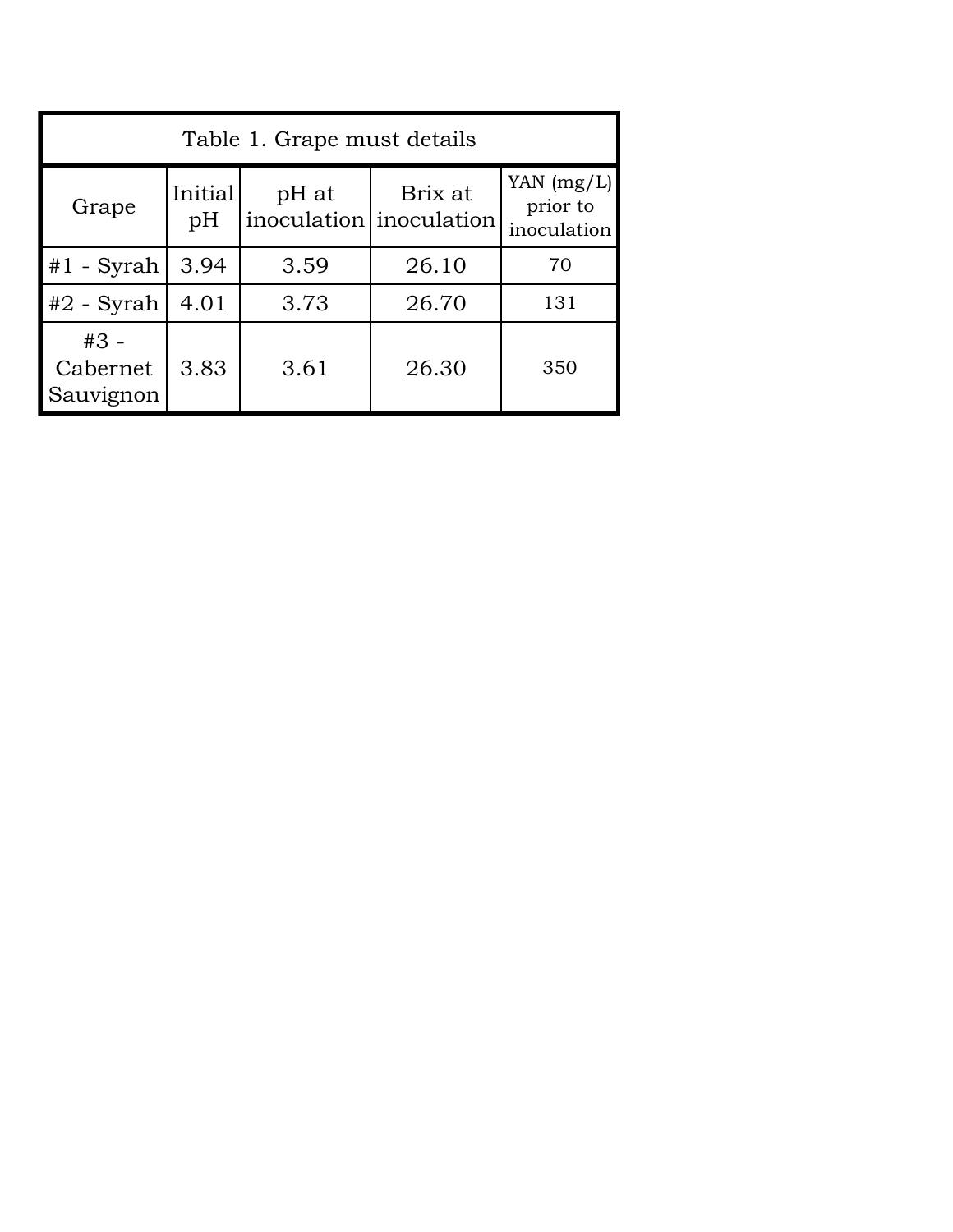

Figure 1. Degree brix values during the alcoholic fermentation period of three grape musts. (Yeast inoculation occurred on either day 3 or day 4.)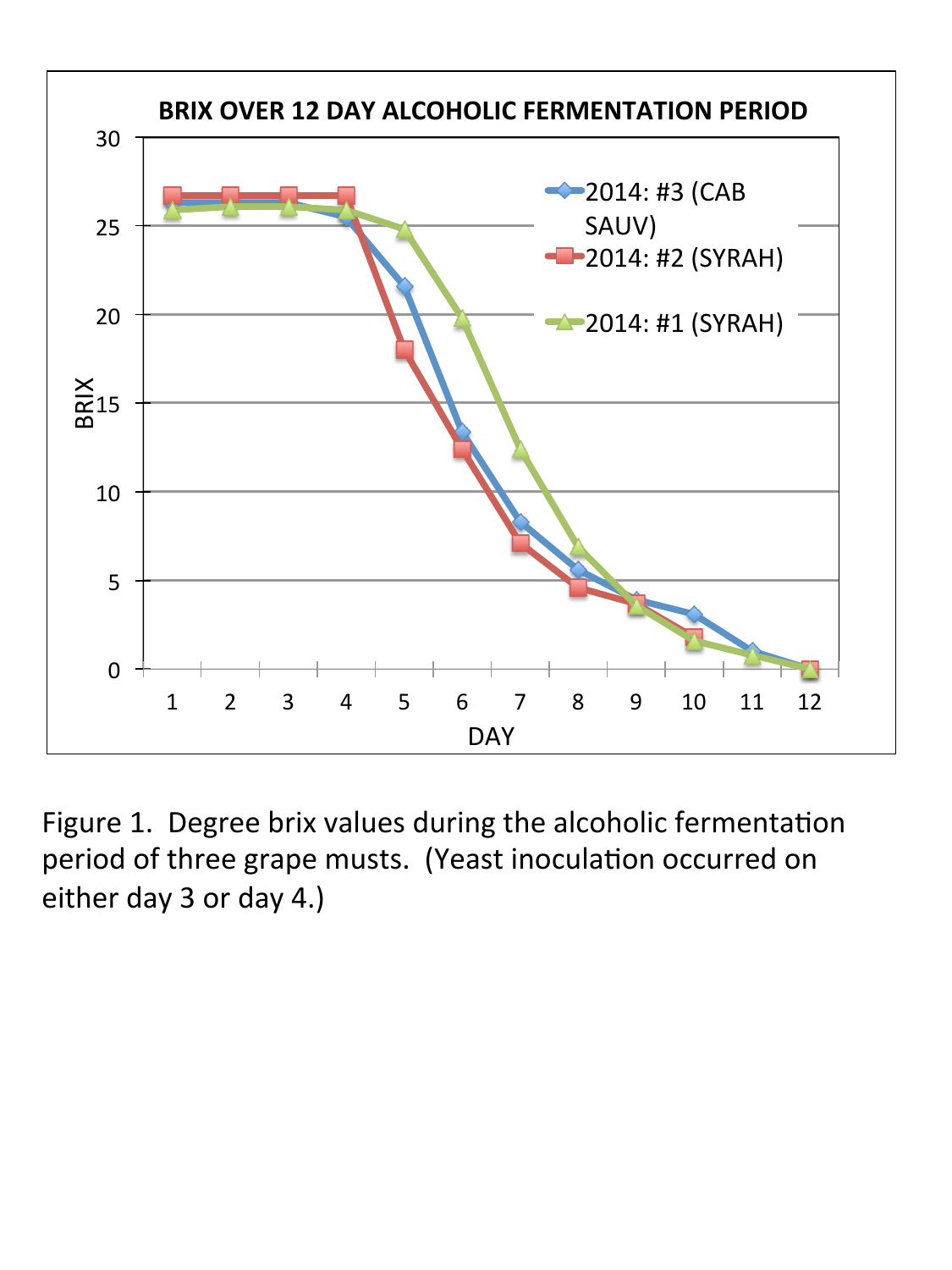

Figure 2. Estimated YAN values during the alcoholic fermentation period of three grape musts. (X indicates yeast inoculation date; lack of connecting lines indicates missed estimate dates.)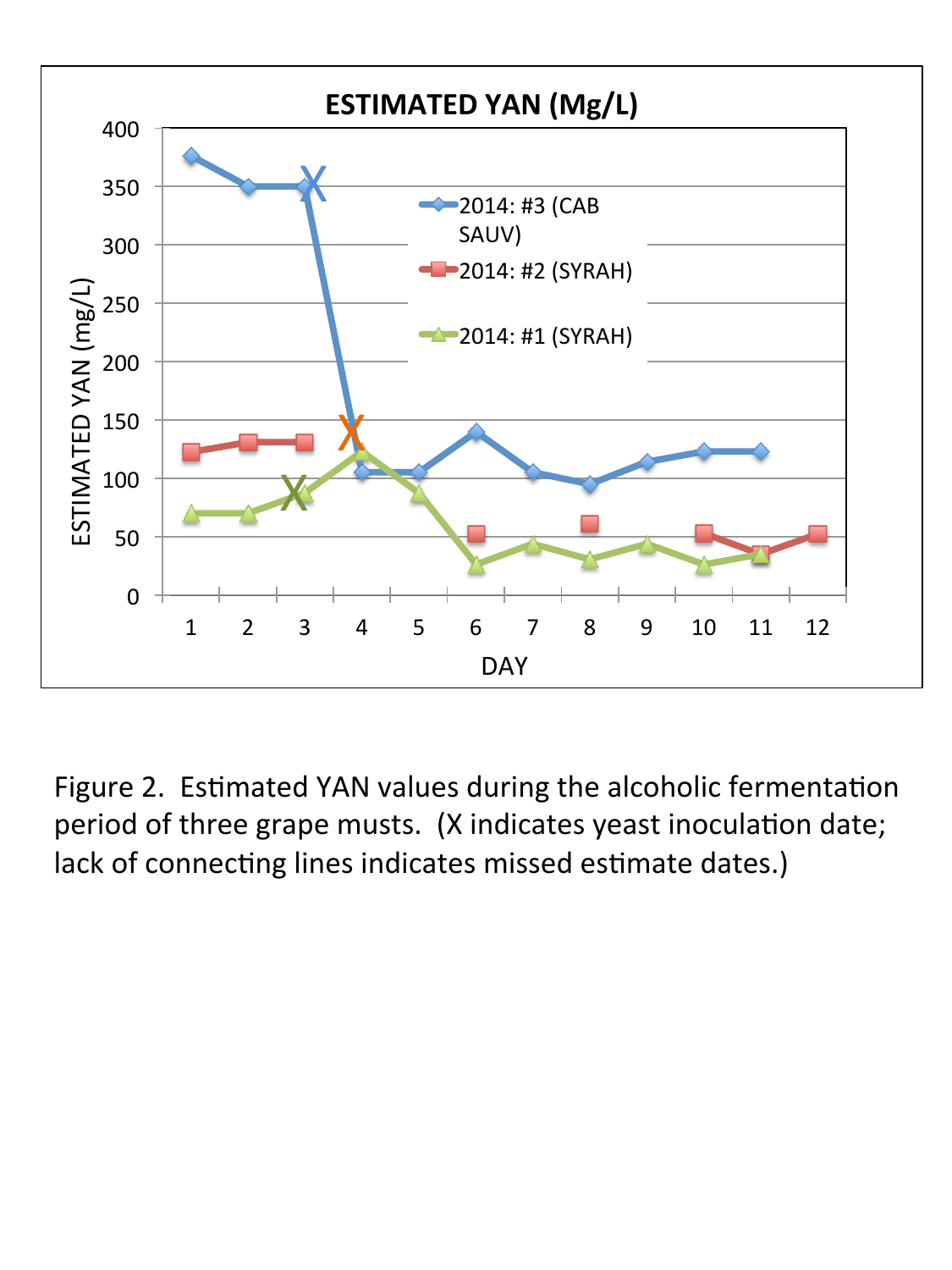

Figure 3. Changes in YAN compared with degrees brix in cabernet sauvignon must (#3) during alcoholic fermentation.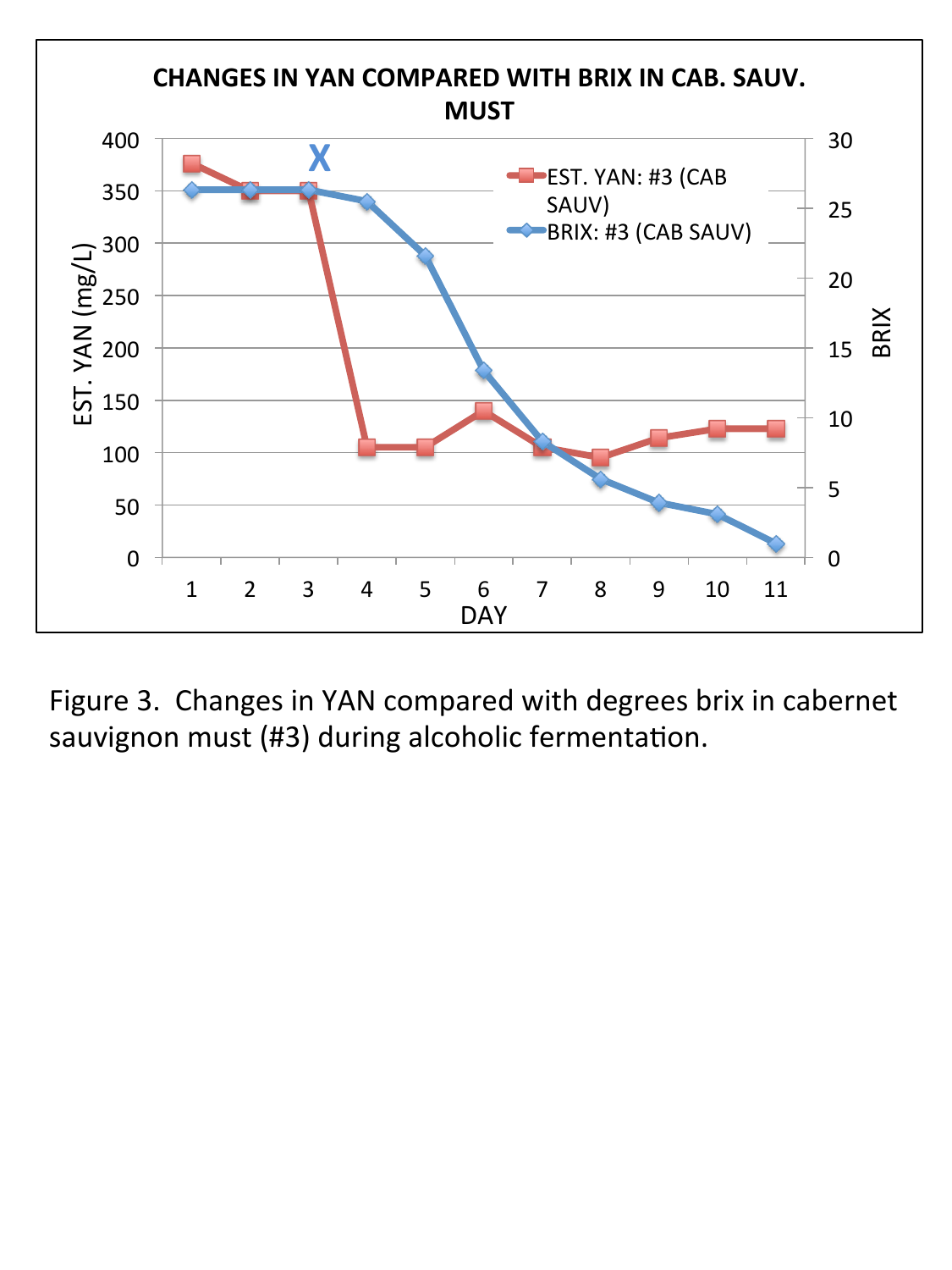

Figure 4. Total YAN (mg/L) initially present and added during alcoholic fermentation of three grape musts. For each day, the value is the sum of the initial value plus everything added up through that day.